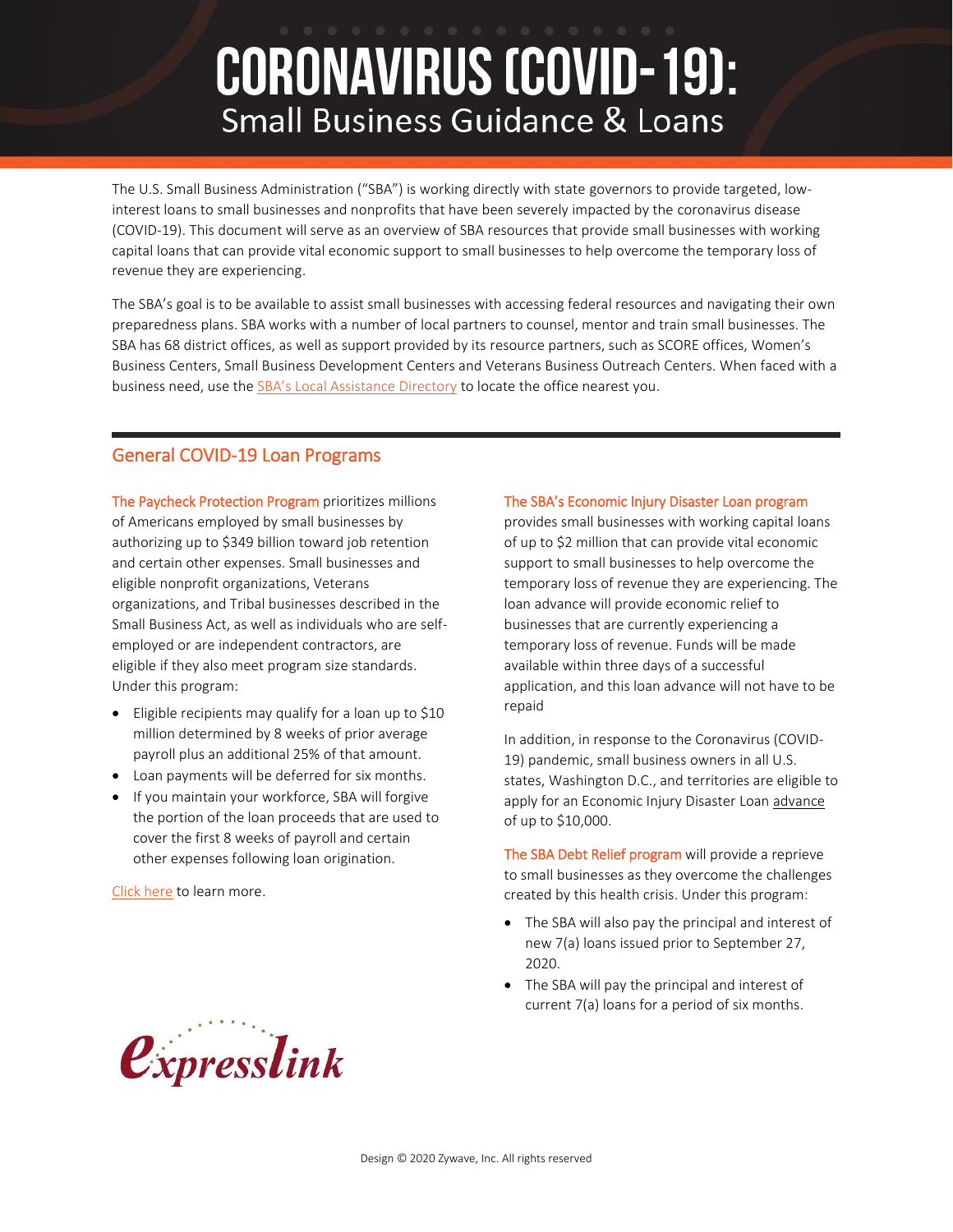## Access to Capital

In addition to the loans discussed above, the SBA provides a number of other loan resources for small businesses to utilize when operating their business. For more information on loans or how to connect with a lender, clic[k here.](https://www.sba.gov/funding-programs/loans) The loan programs offered by SBA include:

The  $7(a)$  program offers loan amounts up to \$5 million and is an all-inclusive loan program deployed by lending partners for eligible small businesses within the United States and its territories.

The uses of proceeds include: working capital, expansion/renovation, new construction, purchase of land or buildings, purchase of equipment and fixtures, lease-hold improvements, refinancing debt for compelling reasons, seasonal line of credit, inventory or starting a business.

The **Express loan program** provides loans up to \$350,000 for no more than seven years with an option to revolve. There is a turnaround time of 36 hours for approval or denial of a completed application. The uses of proceeds are the same as the standard 7(a) loan.

The **Community Advantage loan pilot program** allows mission-based lenders to assist small businesses in underserved markets with a maximum loan size of \$250,000. The uses of proceeds are the same as the standard 7(a) loan.

The 504-loan program is designed to foster economic development and job creation and/or retention. The eligible use of proceeds is limited to the acquisition or eligible refinance of fixed assets.

The **Microloan program** involves making loans through nonprofit lending organizations to underserved markets. Authorized use of loan proceeds includes working capital, supplies, machinery and equipment, and fixtures (does not include real estate). The maximum loan amount is \$50,000, with the average loan size of \$14,000.

## Exporting Assistance

l

The SBA provides export loans to help small businesses achieve sales through exports and can help these businesses respond to opportunities and challenges associated with trade, such as COVID-19. The loans are available to U.S. small businesses that export directly overseas, or those that export indirectly by selling to a customer that then exports their products. Some of such programs offered by SBA include:

Export Express loan program allows access to capital quickly for businesses that need financing up to \$500,000. Businesses can apply for a line of credit or term note prior to finalizing an export sale or while pursuing opportunities overseas, such as identifying a new overseas customer should an export sale be lost due to COVID-19.

Export Working Capital program enables small businesses to fulfill export orders and finance international sales by providing revolving lines of credit or transaction-based financing of up to \$5 million. Businesses could use a loan to obtain or retain overseas customers by offering attractive payment terms.

International Trade loan program helps small businesses engaged in international trade to retool or expand to better compete and react to changing business conditions. It can also help exporting firms to expand their sales to new markets or to re-shore operations back to the United States.